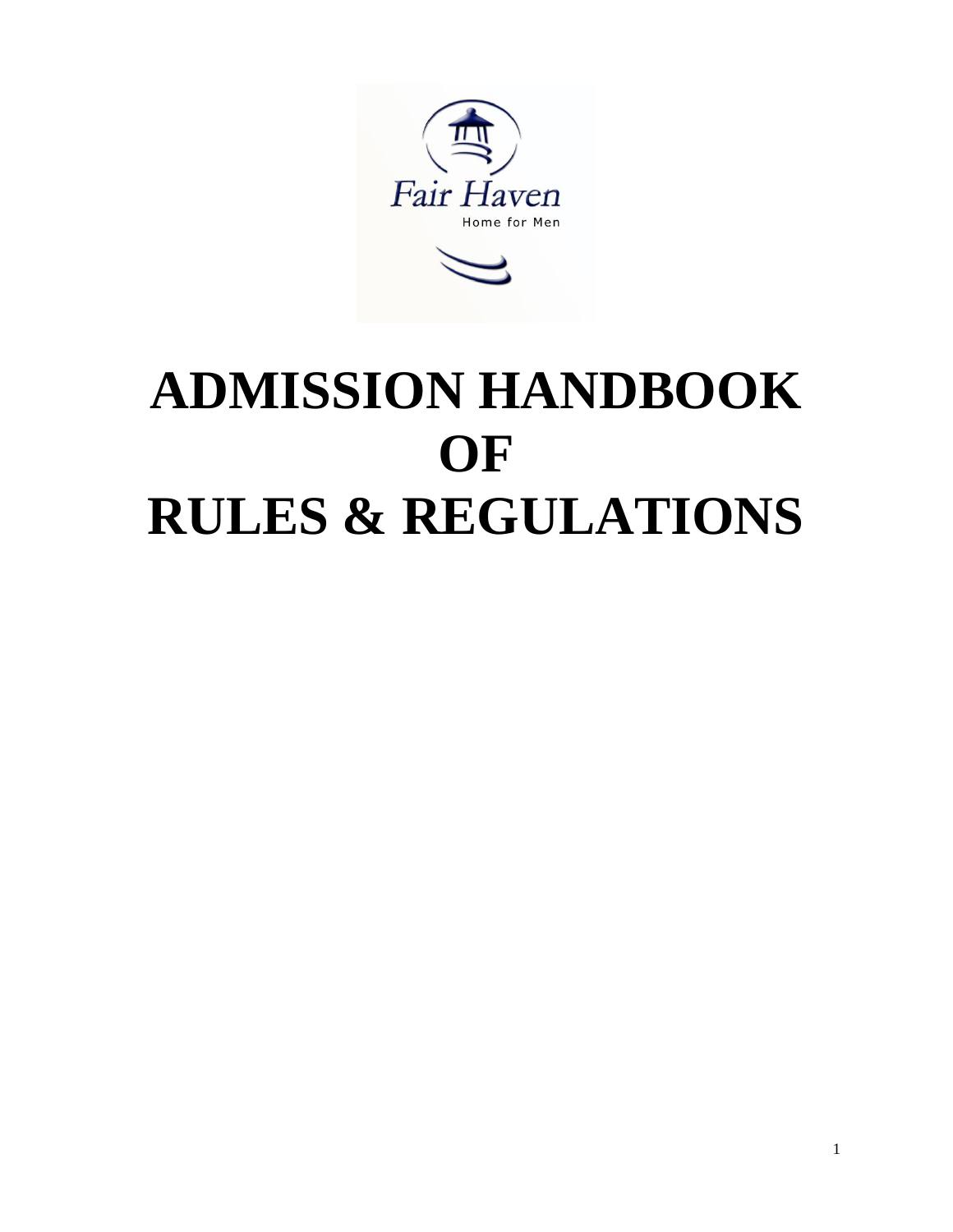# **Check-in & Medicine Times**

The Fair Haven Home for Men is open to anyone who wants to check in without regard to race, color, creed, or religious belief. Each new resident must comply with the regulations of this manual, as set forth by the staff of the Fair Haven Home for Men.

Anyone wishing to be a resident must be physically and mentally able to work.

#### **We are unable to help the following people\*:**

- People with moderate to severe Handicaps, which prohibits them from working
- Anyone who has tested HIV positive
- Any registered sex offender

**\***Any pending court charges must be taken care of first.

#### **Check In will be as follows**:

- 1. A TB and Hepatitis are required before entering the mission. All residents are to tell the staff if you are TB, or Hepatitis positive for the safety of the mission and others residents.
- 2. A \$250 deposit is required for all those entering the program.
- 3. Upon check-in the supervisor on duty will go over the check-in policies.
- 4. Only the supervisor or approved staff will do the check-in.
- 5. The completion of the forms will be done in an approved office.
- 6. All new residents must have an ID.
- 7. Former residents, who do not have an ID at check in, must have an ID on file. Former residents will then have 45 days to obtain a new ID.
- 8. \*If the resident has a steady income (Disability, Soc. Security, etc.), he will be asked to pay a non-refundable rent charge monthly.
- 9. A complete search of a new resident's personal belongings is to occur before the resident is allowed to enter the dorm room. This resident must be bodily searched also with a witness.
- 10. Any illegal items that are found will be taken and returned to the owner at the time of his departure or trashed if against the law or the mission standards.

#### **Medicine Call**

Medicine will be given out according to the directions on the bottle unless an approved doctors note has been given.

All medication is to be collected upon checking into the mission. This includes all over the counter drugs as well.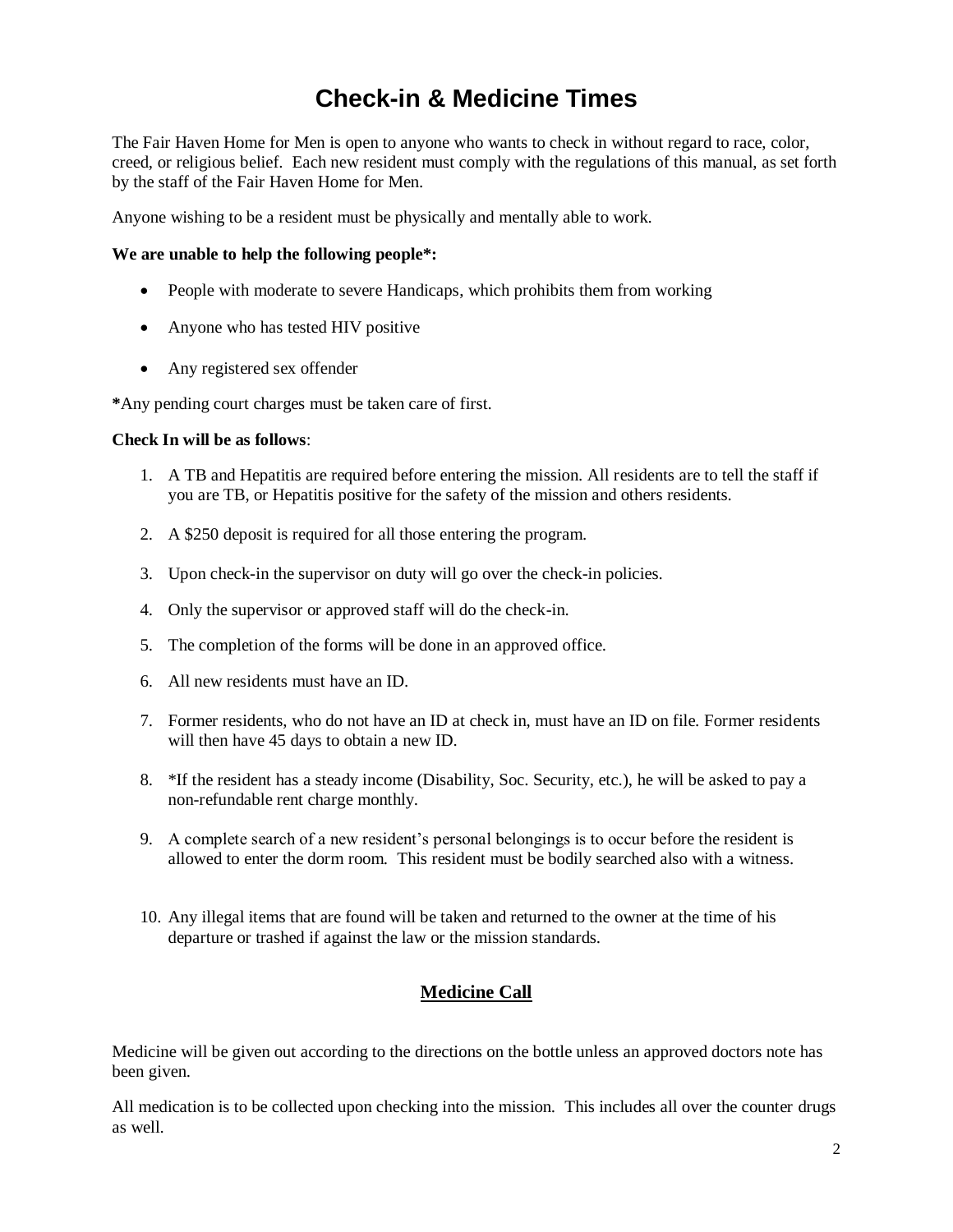At any given time your room/personal belongings can be searched if suspicion occurs, and it will be done in front of two or more staff members as witnesses.

## **VISITATION & HOME PASS POLICY Visitation**

- 1. A new resident may not have a visitor for 7 days, unless approved by staff member.
- 2. After the 7-day period is up, the resident may receive a visitor between 2:00pm and 5:00pm on Saturdays and between 2:00pm and 4:30pm on Sundays. **The visitors must call the Thursday before the visit and must check in with the supervisor on-duty after coming on the property.** The supervisor can either accept or refuse the visit. The supervisor on-duty must approve of any item brought from the outside. A visitor that brings drugs or alcohol on the property will be asked to leave and will not be permitted to return. Anyone who does not follow the right procedures will be asked to leave the property and the resident will receive extra duty.
- 3. The resident and visitor will be given a designated area for their visit.
- 4. All visitors must be dress appropriately
- 5. No smoking is allowed on the property

#### **Home Pass**

Home passes will not be issued for 90 days. You will not be able to leave the facility for home visits while here at Fair Haven. You may have visitors according to above guidelines. If someone in your family is sick you will need to make arrangements that someone other than yourself to see to their wellbeing. You will not be permitted to care for them, you are enrolled into a program. If you leave for any reason you will be dismissed for 90 days.

## **GENERAL DRESS CODE**

- 1. Clothing must be neat and clean.
- 2. No torn clothes
- 3. No tank tops/muscle shirts
- 4. No hats in the eating area or in the church.
- 5. No gang related clothing
- 6. No offensive words or displays allowed on clothes
- 7. Shoes and socks must be worn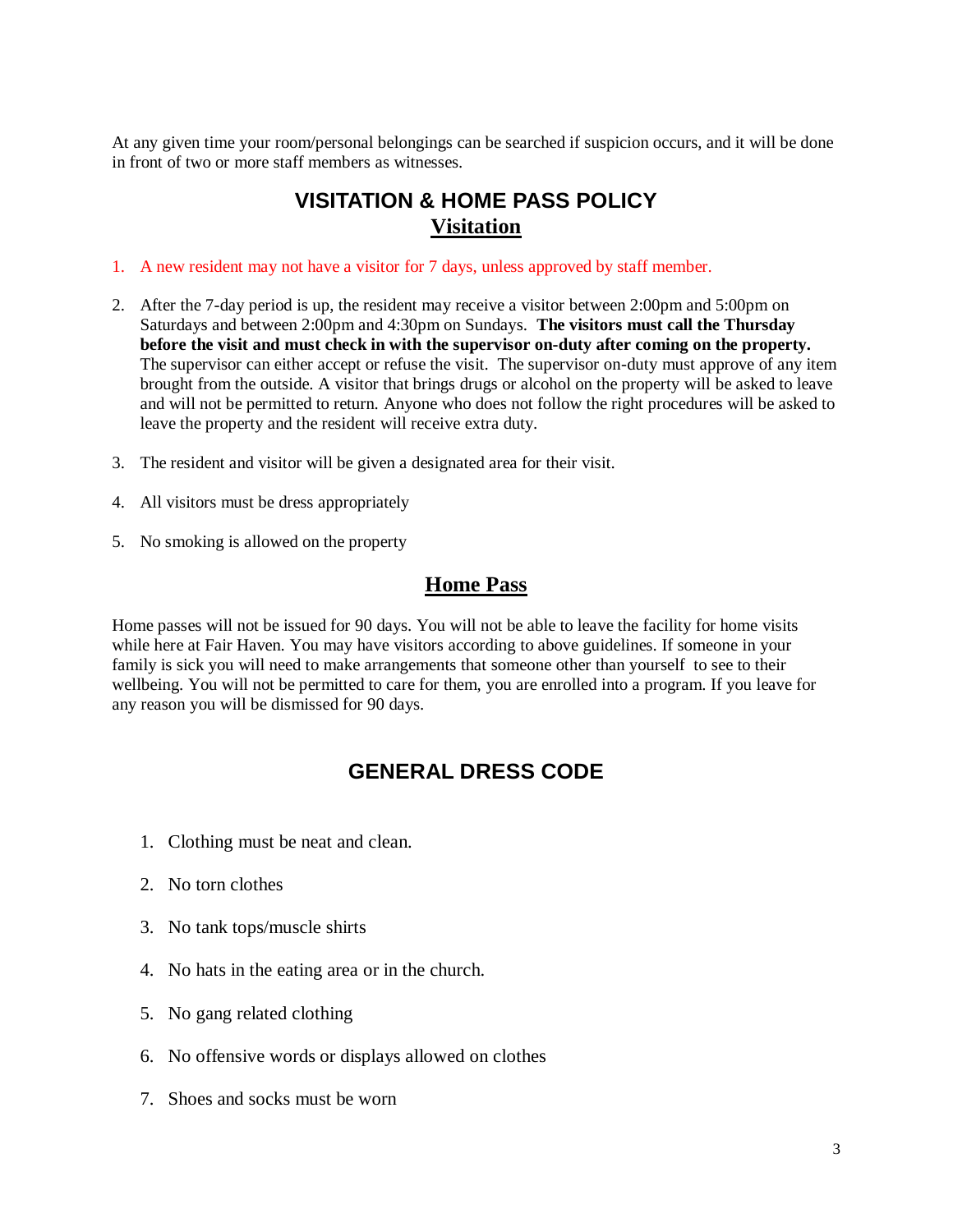- 8. Undergarments must be worn
- 9. No flip-flops outside living quarters.
- 10. No White Tie shirts
- 11. No ear rings, nose rings, tongue rings, eyebrow rings, and etc. are allowed
- 12. No necklaces or bracelets.
- 13. All obvious tattoos must be covered.
- 14. No sunglasses are to be worn inside of the buildings
- 15. No shorts are to be worn.
- 16. No baggy pants. If pants are baggy, a belt is required to keep pants from falling down.
- 17. No do rags or wave caps to be worn.
- 18. No hats to be worn backwards or sideways.
- 19. Sandals are okay if they have strap on back. You must wear socks with the sandals while on campus.

## **DRESS CODE FOR CHURCH SERVICES**

It is important that the men at the mission be presentable to the public at all times.

#### **Acceptable Dress Attire for Church Services**

- 1. Collared shirt (long/short sleeve) required
- 2. Neck tie required
- 3. Khaki or dress pants
- 4. A coat is not mandatory
- 5. Dress shoes
- 6. Must wear a belt with pants

\*\*\*All clothes for church must be ironed before wearing them\*\*\*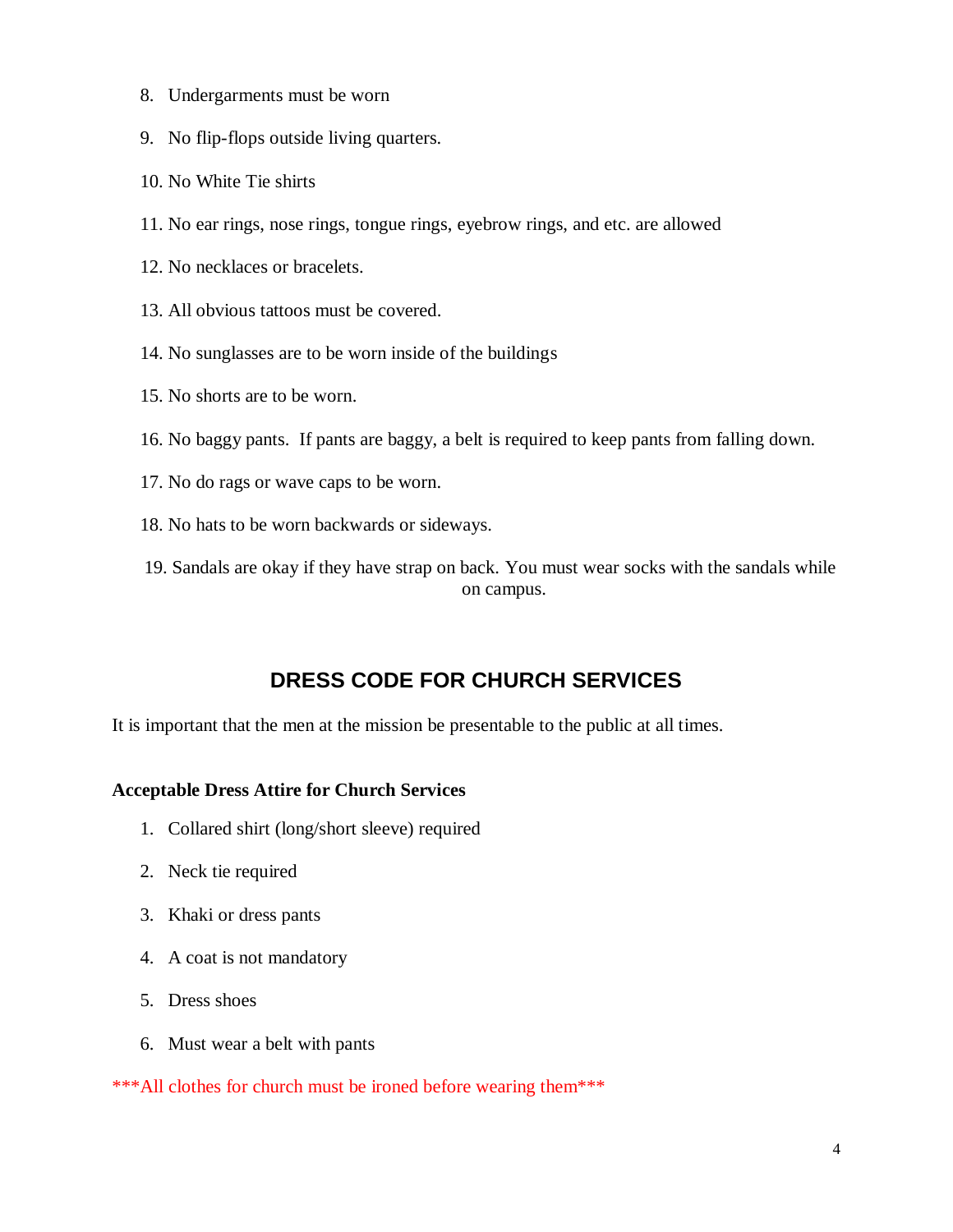## **MEALS**

## **Meal Procedures**

Meals will be eaten at your discretion. There is food in the cabinets and in freezer. If a food item is needed then please make a list for Bro. Jeff to pick up at grocery store. **No eating in your sleeping area!!! All meals are to be eaten in the kitchen.** 

# **PHONE POLICY**

- **1.** Any new resident may make one **10 minute** phone call, to whomever, to inform them of his whereabouts
- **2. New residents may not be able to use the phone for (7) seven days unless approved by the supervisor on-duty.**
- **3.** After the seven (7) day period, the resident may use the phone between 6:00pm and 10:00pm. Phone calls will be limited to **(10) ten minutes per week**. You can make as many calls as you'd like in your (10) ten minutes. If the phone calls are abused, the resident's phone privileges will be canceled, and extra duty will be given.
- **4. Learn to write letters to family members.**
- **5. No calls will be made during church services or class time.**
- **6.** If you receive an Emergency call then the supervisor on-duty will notify you ASAP.
- **7.** You will be given a message for calls received before 4:00 pm.
- **8.** The phone is a blessing to you, don't abuse it. The mission does not have extra money to pay for your phone conversations!!!!

# **GENERAL RULES & TIMES**

#### Monday through Friday

- 6:00am Wake-up
- 6:30am Breakfast in kitchen (Make bed, pickup your stuff and clean kitchen after breakfast)
- 7:00am Devotions (Bring a KJV bible to class so everyone will be in unity.)
- 7:30am Bible Study
- Between Bible Study and Work Clean Kitchen, Sweep and Mop Floor
- $\bullet$  8:45am 12:00 Work
- 12:00 Lunch (if you eat in the kitchen wash all dishes you use.)
- $\bullet$  1:00pm 5:00pm Work
- 6:00pm Supper (Wash ALL dishes after your meal and clean counters and table)
- 6:30pm -7:00pm Devotion (Devotion is at different times depending on Preachers)
- $\bullet$  8:00pm 10:00pm Free Time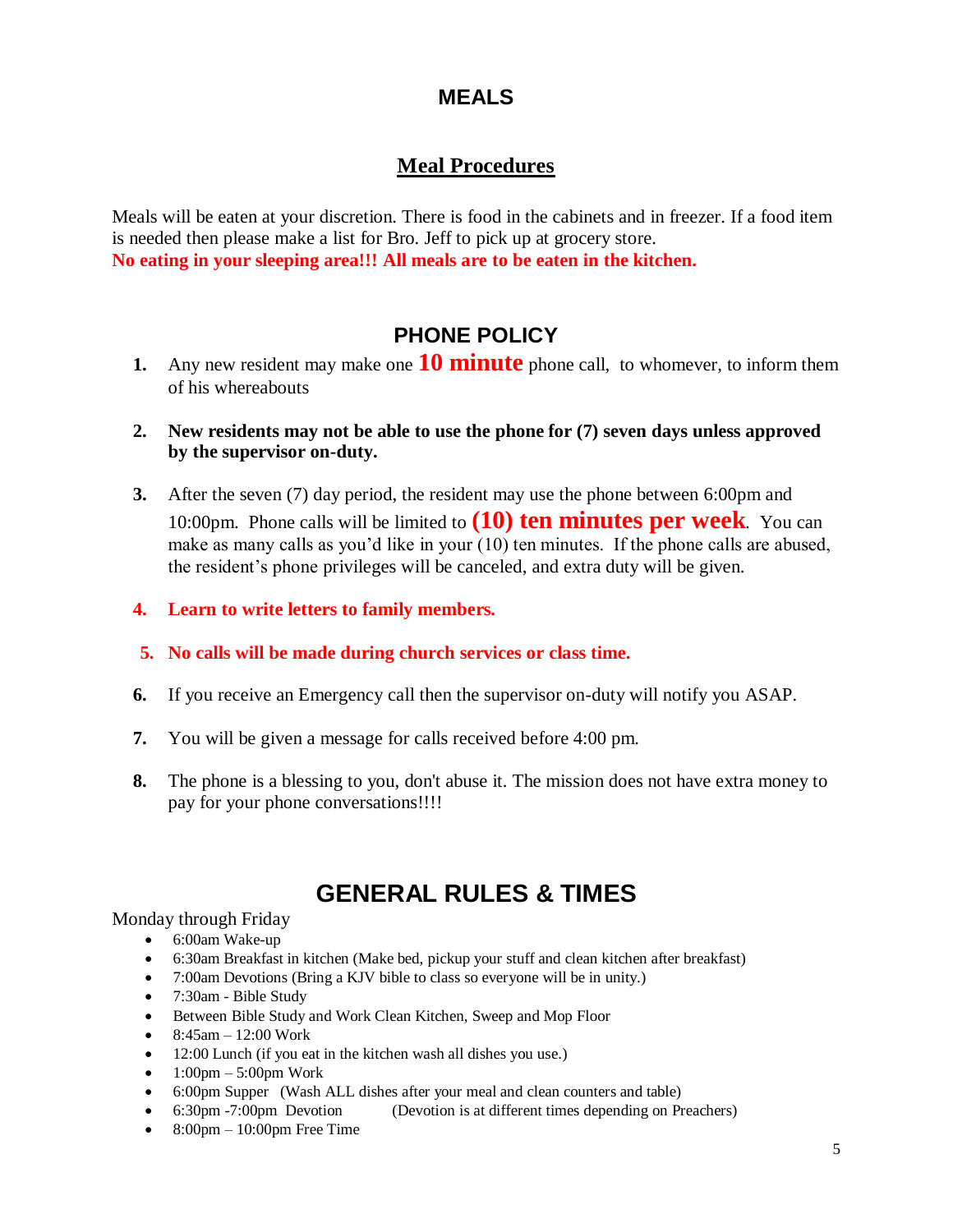- 10:00pm Quiet Time
- 10:45pm All residents in their dormitories
- 11:00pm Lights Out No one is to be out of room after 11:00pm

#### Saturday

- 6:00am Wake-up
- 6:30am Breakfast in kitchen (Make bed, pickup your stuff and clean kitchen after breakfast)
- 7:30am Devotions (Bring a KJV bible to class so everyone will be in unity.)
- Between Bible Study and Work Clean Kitchen, Sweep and Mop Floor
- $\bullet$  8:45am 12:00 Work
- 12:00 Lunch (if you eat in the kitchen wash all dishes you use.)
- $\bullet$  1:00pm 5:00pm Work
- 6:00pm Supper (Wash ALL dishes after your meal and clean counters and table)
- 9:00pm Prayer time in Prayer Room
- 10:00pm Quiet Time
- 10:45pm All residents in their dormitories
- $\bullet$  11:00pm Lights Out

#### Sunday

- 7:30am Wake-up
- 8:00am Breakfast in kitchen (optional)
- $\bullet$  9:45am 1:00pm Attend Church
- $\bullet$  1:00 Lunch
- $2:00 \text{pm} 4:30 \text{pm}$  Visitation Time
- 5:45-8:00 Attend Church
- 8:30 Supper after church
- 9:00 10:00pm Free Time
- 10:00pm Quiet Time
- 10:45pm All residents in their dormitories
- 11:00pm Lights Out

## **Counseling**

Friday at 10:30am each resident will be brought in to discuss with a Counselor how they feel they have progress in the program and also discuss how the counselor feels they have progressed. Guidelines will be given for the future week.

## **GENERAL RULES & TIMES**

- 1. Bring a KJV Bible to all devotions and classes at the mission for unity.
- 2. No Alcohol in any form is allow anywhere on grounds (this includes but limited to mouthwash, cologne, liquid shoe polish, medicine (like Nyquil and or other medicines with alcohol in them , and any other form of alcohol.)
- 3. No resident can leave the grounds at any time for any reason without permission
- 4. Job assignments will be given out after morning devotion/chapel each morning. Any one refusing to carry out there job assignment will be checked out of the mission.
- 5. Work hours are from 8:45 am to 5:00pm Monday through Friday and on Saturday from 8:45 am to 5:00pm.
- 6. Sunday there will be no work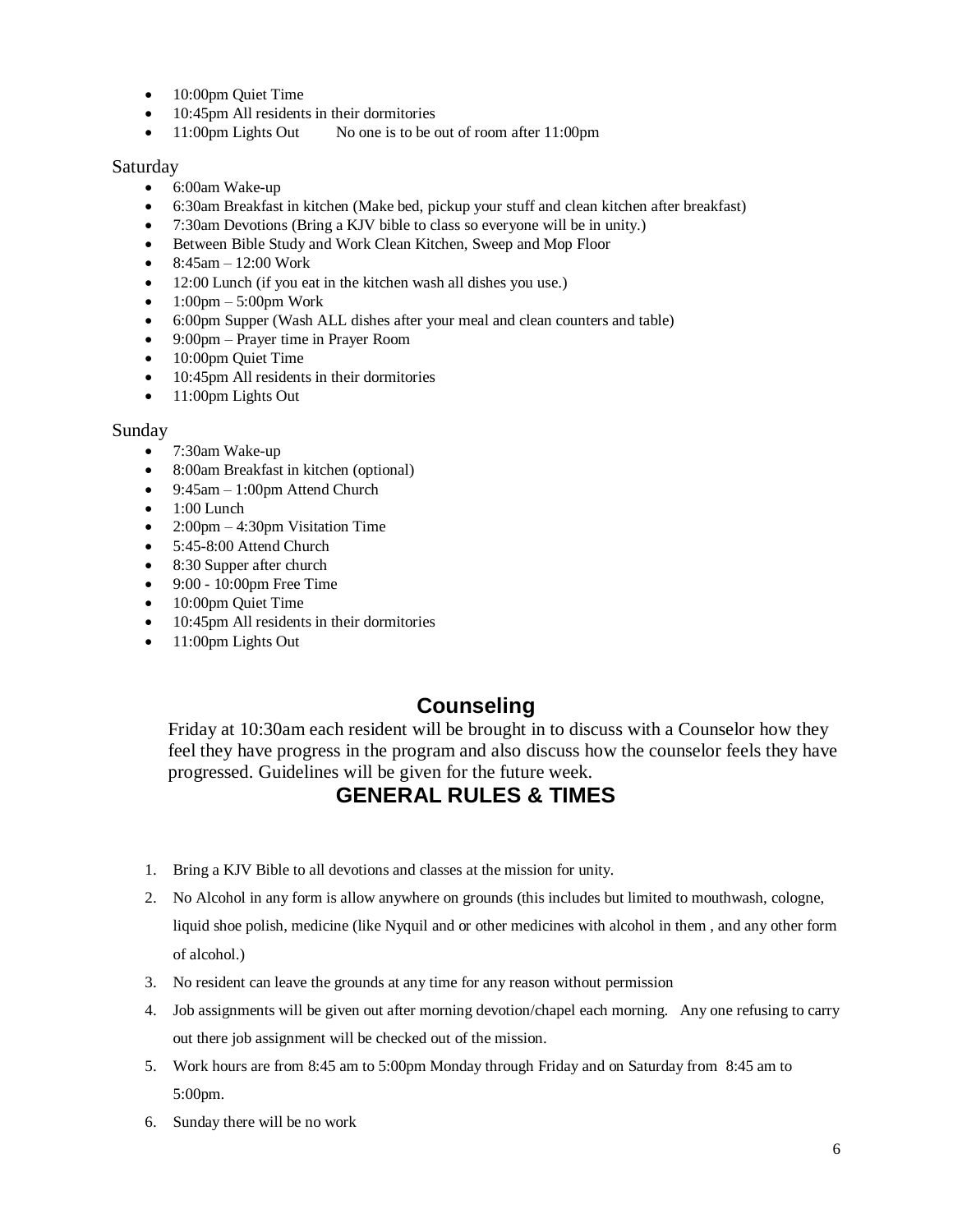- 7. No lying back down on your beds after 6:00 am until the workday is complete. On Sundays no lying back down until after church and lunch.
- 8. All men must attend Life Baptist Church. All mission men must sit together at any church that the mission is attending.
- 9. You must take a shower everyday, no exceptions. Personal hygiene is a must. Shave, shower, and brush teeth daily. Showers must be taken by 10:00pm every night.
- 10. No more than 2 loads per person on any day can be done in laundry room.
- 11. Linen day is on Thursday. All bed linens must be done on this day. Clean bathroom in dorm area also.
- 12. All Approved Christian videos must be watched before 10:00pm
- 13. If you have any extra duty hours, you are not allowed to have any privileges until your hours are complete and a supervisor approves them. Privileges include talking on the phone or any other activity. You may not complete the extra-duty during regular work hours.
- 14. Anyone who goes to a doctor and gets samples of medicine or a prescription must turn them in to a supervisor. Prescriptions should not be filled by anyone but a staff member. If anyone fills their own prescription, they will be checked out for 90 days.
- 15. Anyone who goes to the hospital, the Health Dept, or any other medical facility and is dropped off must wait until the mission comes back and picks them up. If you call anyone else to come get you, then you will be checked out. You must call the mission when you are finished with your appointment. Also, no other person is to meet you at any of these facilities.
- 16. Anyone who checks in and lies about pending charges or probation will be checked-out for up to 90 days or more.
- 17. No one is allowed to have a personal vehicle without the permission of Bro. Jeff and the vehicle has to be necessary for your job. That vehicle is to be only used for the owner and it is to be used only for to and from work.
- 18. When you have visitors you are allowed only in the fellowship hall. No visiting in the parking lot.
- 19. No visitors except on Saturday from 2:00pm to 5:00pm and on Sundays from 2:00pm 4:30pm.
- 20. If you have personal belongings delivered here (money, clothes, etc.) they must go through the office first before you are allowed to receive them
- 21. 10:00pm is quiet time to read, study, pray. Have respect for others.
- 22. Any disrespect or defiant behavior towards another resident, supervisor, staff member, or church member will not be tolerated. Automatic checkout is for  $(6)$  six-months if this occurs.
- 23. Any complaints or requests are to be made through the supervisors. If it is necessary to have an appointment with Bro. Jeff, it will be at his convenience.
- 24. All doctor appointments, dentist, and etc. are to be scheduled only by a supervisor or staff member. Money is required for medical visit if not at Clinic and money is required for dentist appointment.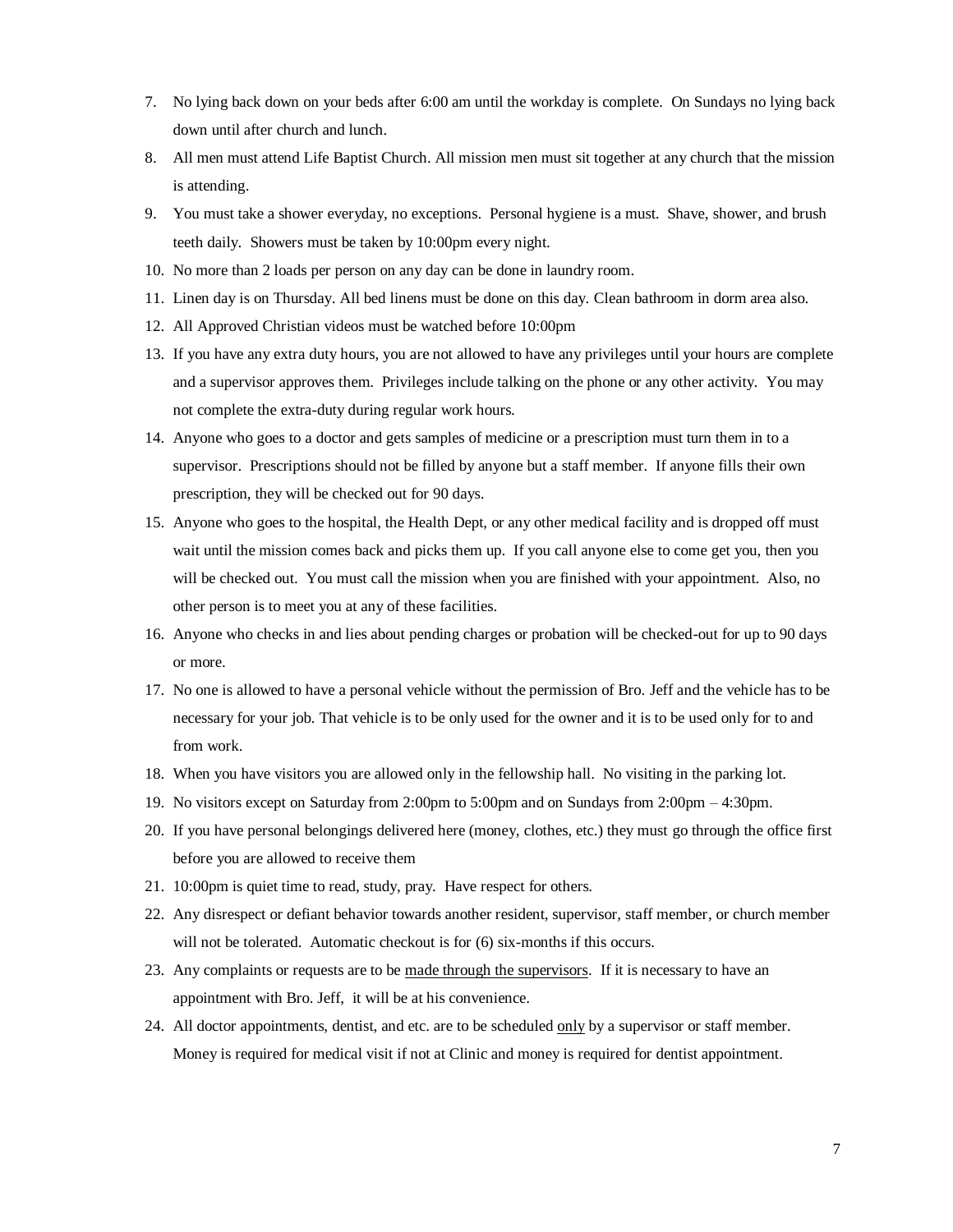- 25. All church related activities are mandatory unless you have prior permission to be absent from Bro. Willis or Bro. Jeff. If you are back on the mission property from work 45 minutes before our scheduled departure, church is mandatory.
- 26. All financial dealings whether medical, personal, or other wise are to be handled by Bro. Jeff. This includes making phone calls concerning your financial business.
- 27. No headphones are allowed. The only radio stations allowed to be played are 88.5 FM, 90.7 FM
- 28. All books and literature must be Christian materials, and must be approved by a supervisor.
- 29. Residents are not to lend money to any other resident.
- 30. At any given time your room/personal belongings can be searched if suspicion occurs, and it will be done in front of two or more staff members as witnesses.
- 31. After completing the 90 day program you will need to find a place to live after finishing the program. Unless you are enrolling in program 2. Only residence that do very well are considered for Program 2.

Note: This is a young mission. There will be some issues that have not occurred or have not been covered by these rules. Any situation that is not covered by these rules will be addressed as they arrive. Any disciplinary action will be discussed and dealt with in a fair manner. Always ask a supervisor about the rules if you have any questions and not a resident.

#### **Alcohol Policy**

If you are suspected of drinking alcohol in **any form** you will be given a breathalyzer test. If you test positive at any percentage) you will be dismissed no excuses will be accepted.

## **NICOTINE/SMOKING POLICY**

Any resident that fails a nicotine test after their first 13 days at the mission will be given a reprimand and will be given extra work duties. Second offence will be given more work duties and will be asked to write Psalms 119. Third offence will be a check out for 60 days.

## **Cleaning**

- 1. Rooms will be kept neat and clean at all times
- 2. When you awake make your bed and clean your room. Clothes hung and shoes on the floor under clothes. Vacuum on Monday and Thursday
- 3. Kitchen and bathroom duty will be by room number
- 4. All residents are required to keep church clean for services.

## **WORK POLICY**

#### **On-Site Work Policy**

Each man at the mission is required to have a job assignment and is expected to perform that job with a **good attitude** while doing his "fair share". In order to ensure that the residents begin to reclaim their dignity and to fulfill their GOD given responsibility to work, the following work policy has been established: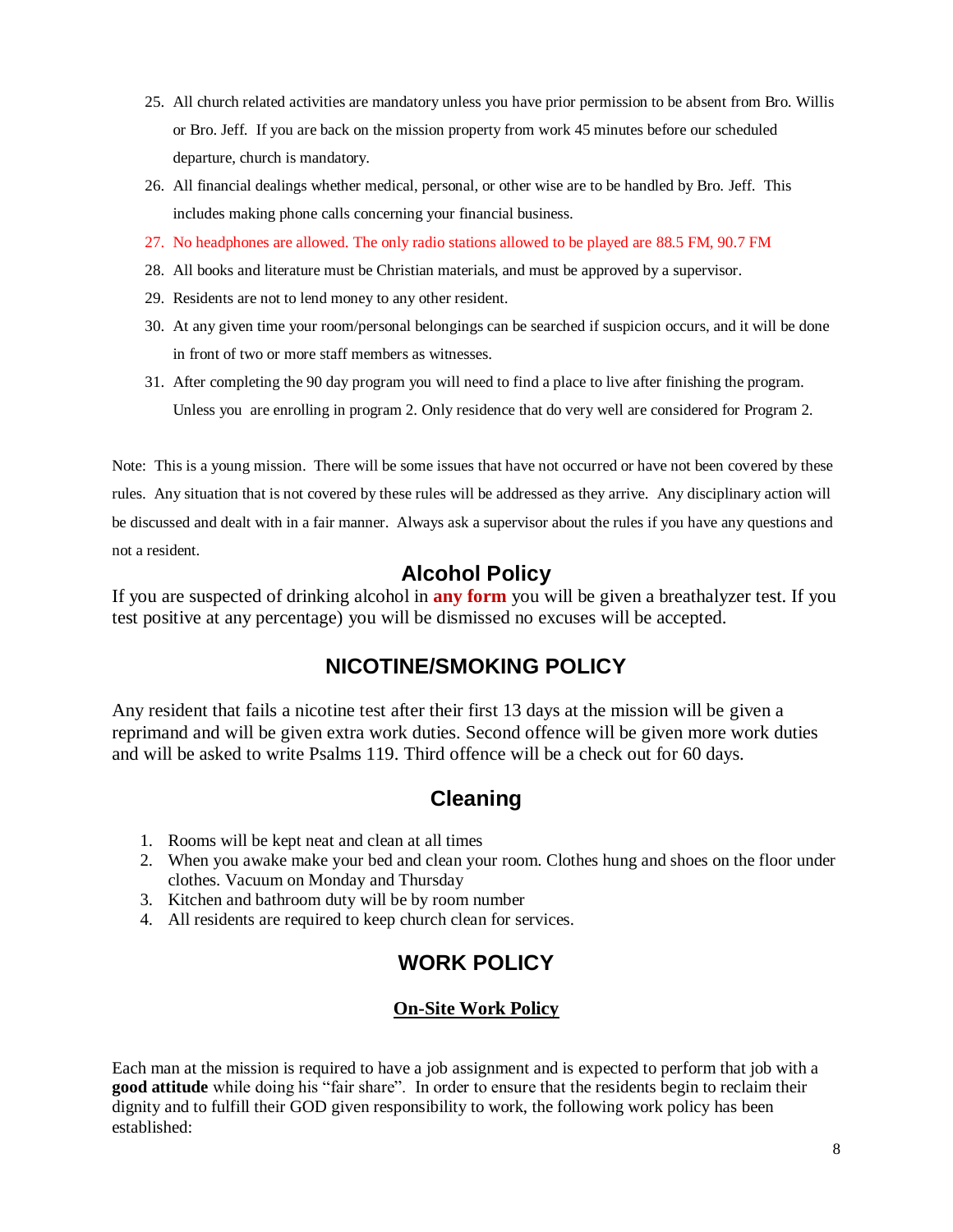- 1. If a resident is given a job and he refuses to do the job, then he is to be checked out of the Mission for Ninety (90) days.
- 2. The first time a resident is given a job assignment and he does not complete the job, then he is to be put on a one (1) day restriction to the premises which will include no phone calls, basketball, and will be given two (2) hours extra duty.
- 3. The second time a resident is given a job assignment and he does not complete the job, then he will be given two (2) additional days of restriction to the premises, one (1) week with no phone calls, basketball, and will be given four (4) hours of extra duty.
- 4. The third time a resident is given a job assignment and he does not complete the job, he is to be checked out of the mission for a period of Ninety (90) days.

#### **Off-Site Work Policy**

- 1. Residents may be eligible to work for the public at the discretion of Bro. Jeff. This meaning you can rake leaves for someone in the community when they call. Work for Individuals in the community as they need men from the home. This is a limited time not a full time all the time job.
- 2. All jobs must be approved by Brother Jeff. Although work is not the first goal of the mission, it is part of our plan to help our residents find a job. We want to take the right steps in doing this, and make sure the timing is right for the resident.
- 3. Work hours must not interfere with Bible study. The staff will work with the resident, but the resident must attend either morning or night bible study.
- 4. All extra money must be turned in to the office, unless permission is given from Bro. Jeff.
- 5. All work must be pre-approved by Bro. Jeff.
- 6. 20% of all income is to be paid to the mission. This is just for structure in his life. If the resident receives unemployment he will be charged either 20% or \$70 per week, which ever is less. Residents who are on a fixed income such as disability or SSI are required to pay \$280 per month(\$70 per week)
- 7. All residents transported to and from work by a mission vehicle must pay \$5 (\$2.50 each way) per day for gas.

## **PERSONAL FINANCE POLICY**

The following applies to your finances while residing at the mission:

- 1. A 10% tithe will be paid for all income received. The tithe is kept by the resident and is to be paid by the resident.
- 2. Residents are not allowed to have an ATM card. ATM cards must be submitted to Bro. Jeff to be held in the safe.
- 3. All your bills will be paid on a regular basis and receipts are required to be returned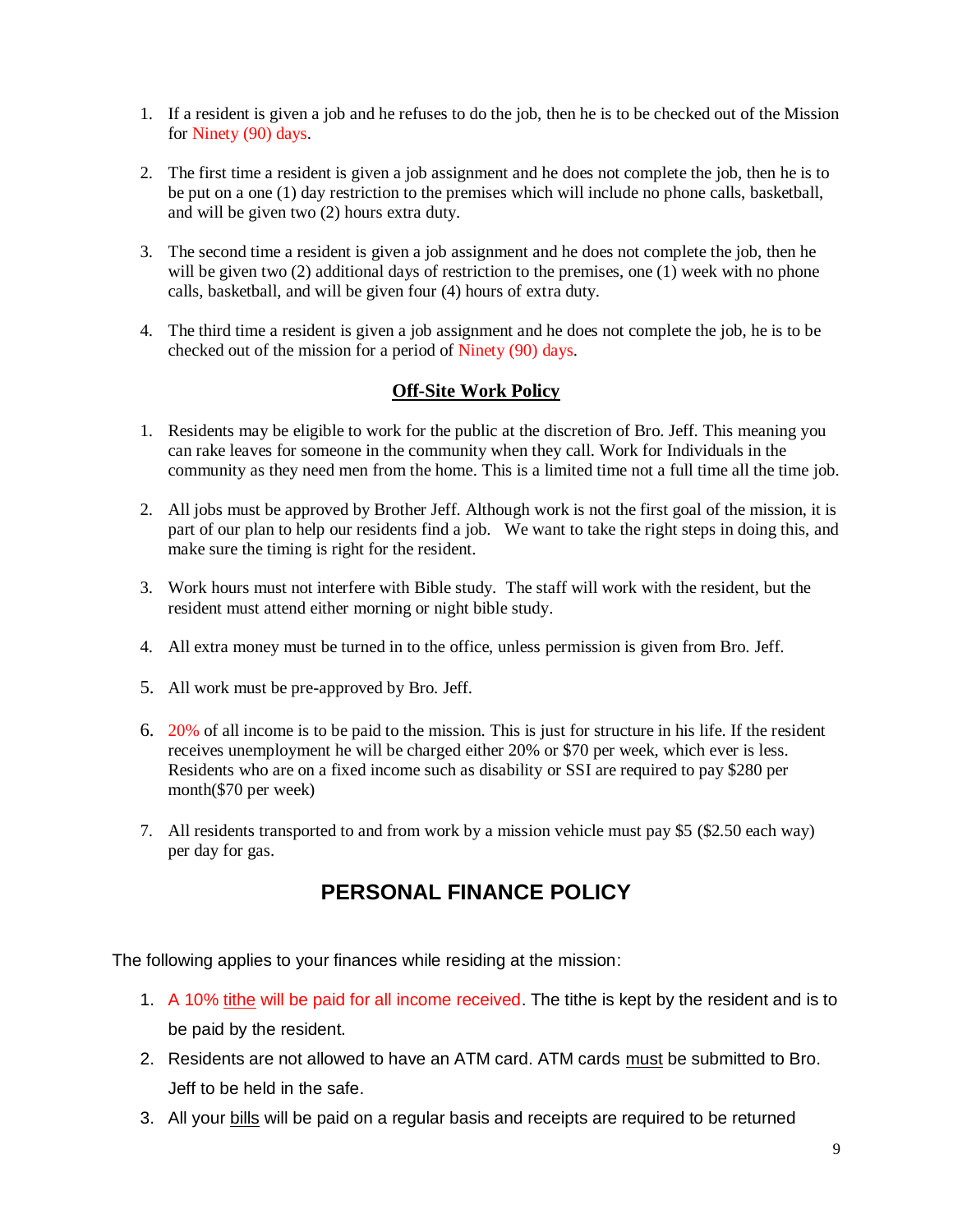- 4. No more than \$50.00 will be allowed in your possession at one time unless a bill is to be paid or prior approval is given by Brother Jeff.
- 5. When checking out of the mission, if you are in good standing and plan your departure from the mission, a 24 hour notice is required to request your money.
- 6. If you have to leave the mission for breaking the mission contract or without giving a 24 hour notice, your money will be mailed to the address you provide in the form of a check within 30 days.

1Cor:4:2: Moreover it is required in stewards, that a man be found faithful.

# **STORAGE POLICY**

Although the Mission is not designed to be a storage facility, there are times when a resident will leave unexpectedly and leave behind clothing, personal items, and possibly vehicles. In the event we must store a residents personal items the following has been established: Clothing and Personal Items

There may be times when a resident will leave and will not be able to take his clothes with him. The Mission is not responsible for any items that are left behind for any reason. Arrangements will be made in advance. The following storage criteria have been established:

- 1. If a resident leaves hastily and makes no arrangements or is unwilling to take his clothes with him, then the mission is not responsible for these items.
- 2. Disposal is at the mission's discretion.
- **3. The Mission is not responsible for lost or stolen items.**
- 4. Upon departure, you will be given 72 hours to pick-up items. No other arrangements will be made.

## **FRATERNIZATION POLICY**

For the first 90 days a man is at the Mission, there will be no fraternizing with women. The resident is only allowed to socialize with his **legal wife** or an immediate family member. This includes no staring and no vulgar comments. Speak only when spoken to. Do not engage in a conversation unless it was started by the woman. No Hugging, Handshaking is permitted.

Exchanging telephone numbers, pictures, letter, and etc. will not be tolerated in any way.

No disrespect will be tolerated as well.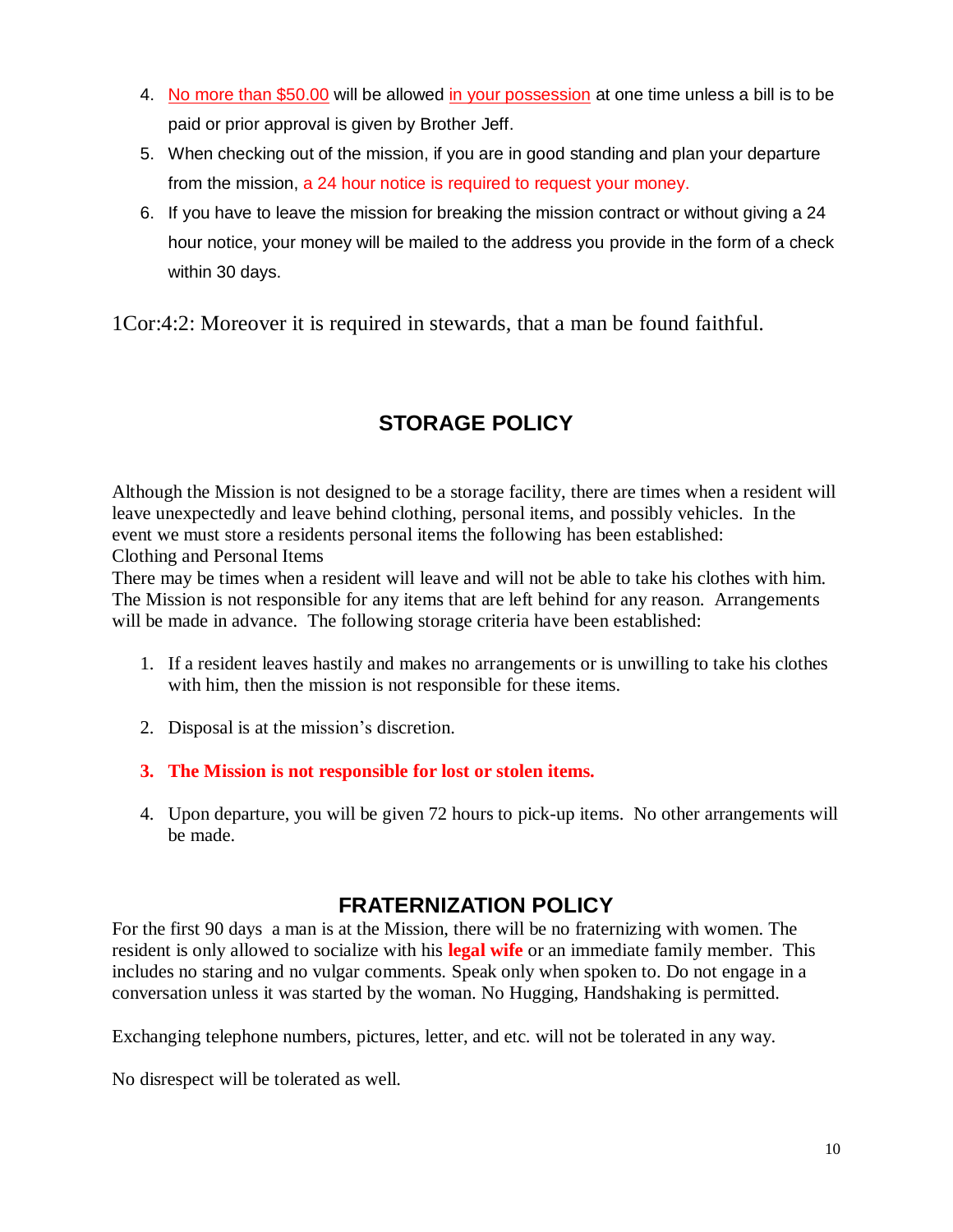**This includes at the mission, at any church, Wal-Mart, or any other place that the mission is being represented.**

**If you were not in a relationship prior to coming to the mission, no new one is to be started for 3 months.**

First Offense: The resident is written up and both are to be warned. The outside party is to be warned that a second offense will be viewed as trespassing on the property.

Second Offense: The resident is to be checked out of the mission for a period set by the supervisor at that time.

**Anyone engaging in the services of a prostitute is subject to automatic checkout.**

## **FIGHTING**

- Any resident who gets into a fight while a resident at the mission will be checked out without excuse or appeal.
- The resident, who makes the first contact, whether it is pushing, kicking, or punching, will be checked out for 90 days.
- The resident who retaliates will be checked out for 30 days.
- Any resident who attacks or assaults a staff member will be checked out permanently and possibly prosecuted.

If you have any questions about this policy, you will need to discuss it with your supervisor.

# **CHECK-OUT POLICY**

Checking out of the Fair Haven Home for Men occurs in one of two ways:

- 1. Voluntary, when the resident decides that he must leave the Mission for some personal reason.
- 2. Enforced, when a resident is asked by the Staff to leave because of inappropriate behavior.

**VOLUNTARY**: Check-out time for voluntarily leaving the Mission should occur between the hours of **6:00am** and **8:30pm.** Enforced check-outs could occur at any time and is at the discretion of the Supervisor in charge. In the event of **INAPPROPRIATE-BEHAVIOR** after 9:00pm, the behavior will be addressed the following morning. No one is to be checked out after 9:00pm without approval from Bro.Jeff.

**ENFORCED**: Check-outs should occur as follows: